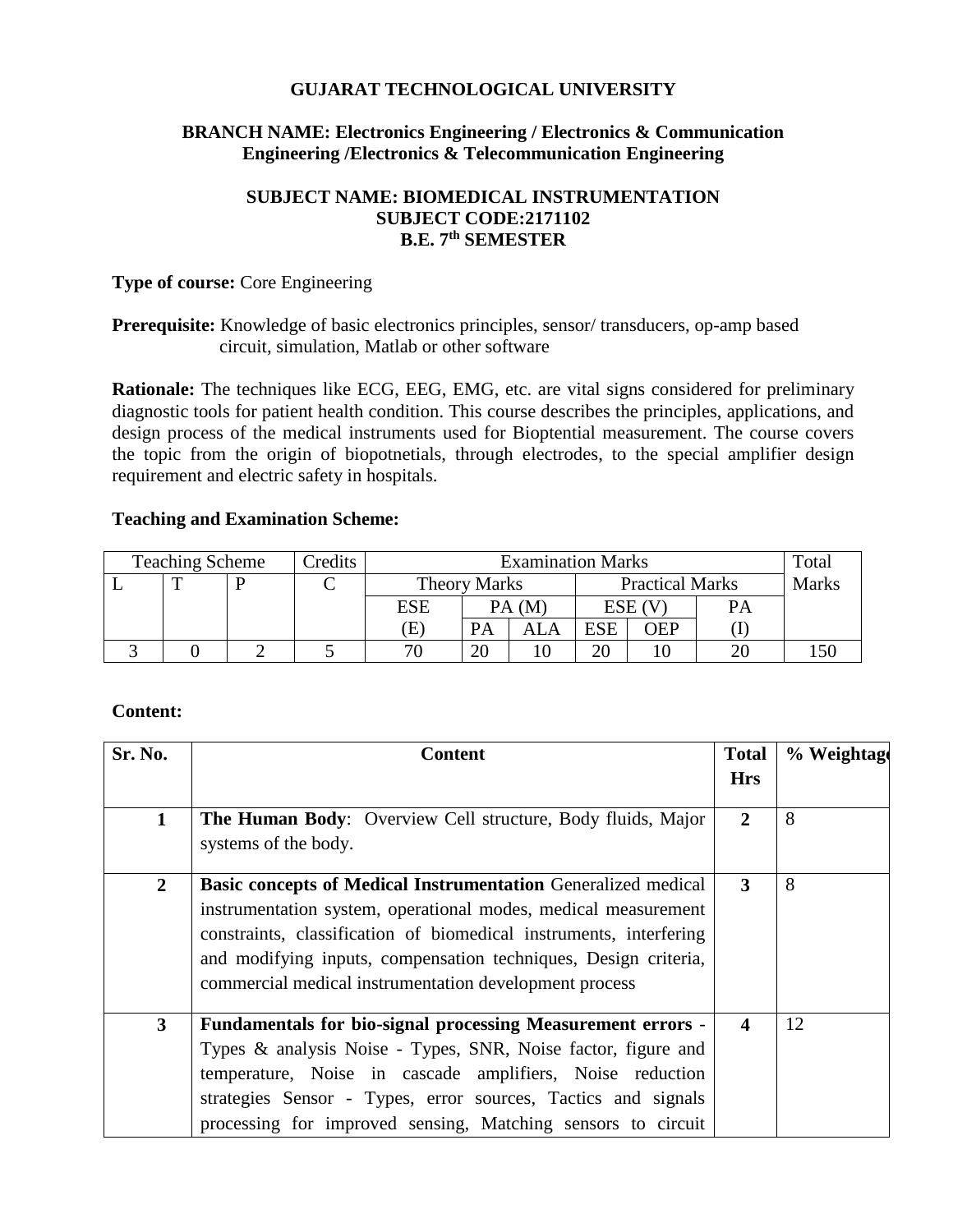|                         | <b>Bioelectric Amplifiers</b>                                                                                                                                                                                                                                                                                                                                                                                                                                                                                                                                                                                                              |                         |    |
|-------------------------|--------------------------------------------------------------------------------------------------------------------------------------------------------------------------------------------------------------------------------------------------------------------------------------------------------------------------------------------------------------------------------------------------------------------------------------------------------------------------------------------------------------------------------------------------------------------------------------------------------------------------------------------|-------------------------|----|
| $\overline{\mathbf{4}}$ | The Origin of Bio-potential Electrical activity of excitable cells-<br>Resting states, Active states, Network equivalent circuit of nerve/<br>skeletal fiber, propagation of action potential Volume conductor<br>fields                                                                                                                                                                                                                                                                                                                                                                                                                   | $\overline{\mathbf{4}}$ | 12 |
| 5                       | Bio-potential Electrodes: The electrode-electrolyte interface,<br>Polarization, Polarizable and nonpolarizable electrodes, Electrode<br>behaviour and circuit models, The electrode skin interface and<br>Motion artifact, Body-surface recording electrodes, Internal<br>electrodes, Electrode arrays, Microelectrodes.                                                                                                                                                                                                                                                                                                                   | 6                       | 15 |
| 6                       | Electrocardiography Anatomy & physiology of heart: electro-<br>conduction system of the heart, The ECG waveform. The standard<br>lead system, other ECG signals, ECG Noises, ECG amplification<br>and signal conditioning circuits, ECG readout devices, ECG<br>machines and maintenance of it, ECG faults & troubleshooting                                                                                                                                                                                                                                                                                                               | $\overline{7}$          | 15 |
| $\overline{7}$          | The Human nervous system & Brain function measurement:<br>Organization of the nervous system, the neuron. Instrumentation<br>for brain function measurement Cerebral angiography, cranial x-<br>rays, brain scans, ultrasonic equipment Electroencephalography:<br>Neuron membrane potentials, EEG electrodes and the 1-20<br>system, EEG amplitude and frequency bands, EEG diagnostic uses<br>and sleep patterns, EEG system block diagram, Preamplifiers and<br>EEG system specifications, Visual and auditory evoked potential<br>recordings, EEG telemetry, Typical EEG system artifacts, faults,<br>troubleshooting, and maintenance | 8                       | 15 |
| 8                       | Electrical Safety: Physiological effects of electricity, Important<br>susceptibility parameters, distribution of electric power, Macro<br>shock hazards, Electrical- Safety codes and standards, basic<br>approaches to protection against shock, power distribution<br>protection, equipment protection                                                                                                                                                                                                                                                                                                                                   | 5                       | 15 |
| <b>Total</b>            |                                                                                                                                                                                                                                                                                                                                                                                                                                                                                                                                                                                                                                            | 39                      |    |

# **Suggested Specification table with Marks (Theory):**

| <b>Distribution of Theory Marks</b> |         |         |         |         |         |  |  |
|-------------------------------------|---------|---------|---------|---------|---------|--|--|
| R Level                             | U Level | A Level | N Level | E Level | C Level |  |  |
|                                     | 15      | 15      |         |         |         |  |  |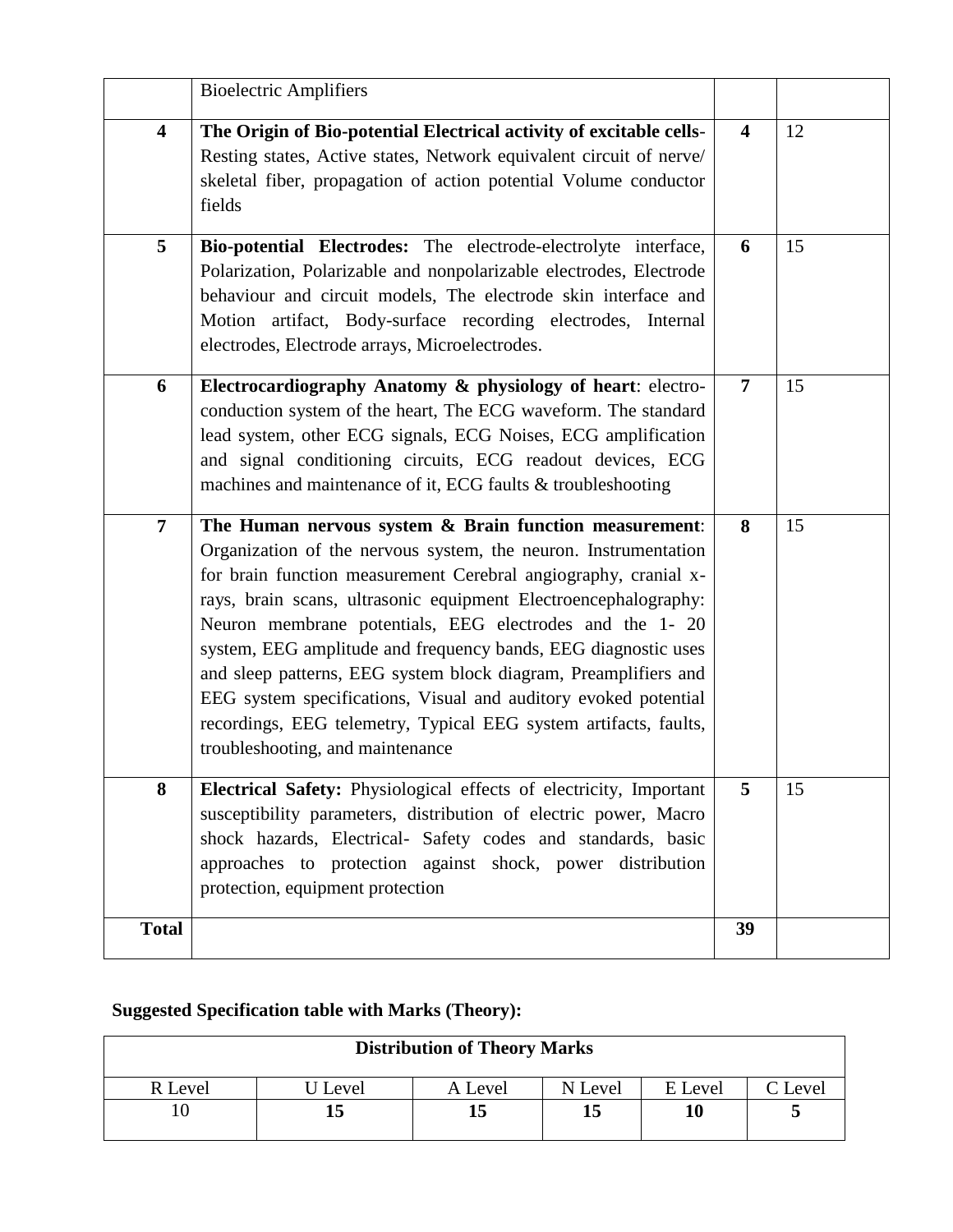#### **Legends: R: Remembrance; U: Understanding; A: Application, N: Analyze and E: Evaluate C: Create and above Levels (Revised Bloom's Taxonomy)**

# **Note**:

This specification table shall be treated as a general guideline for students and teachers. The actual distribution of marks in the question paper may vary slightly from above table.

## **Reference Books:**

- **1. 1** Introduction to Biomedical Equipment Technology by Josheph J. Carr and John M. Brown, Pearson Education.
- **2.** Medical Instrumentation- Application and Design by John. G. Webster, John Wiley & Sons.
- **3.** Handbook of Biomedical Instrumentation by R.S. Khandpur.
- **4.** Biomedical Digital Signal Processing by Willis J. Tompkins, Prentice-Hall of India.
- **5.** Signals and Systems in Biomedical Engineering by Suresh R. Devashahayan, Kluwer academics/ Plenum publication.

## **Course Outcome:**

After learning the course the students should be able to:

CO1. characterize anatomy and physiology of important physiological system of human body.

CO2. Analyze and design of medical instruments (particularly electronics part) by evaluating medical parameter measurement constraint.

CO3. Analyze important vital sign parameters to evaluate certain disease conditions

CO4. Implementation of the electric safety of the medical instruments.

## **List of Experiments:**

- **1.** Study of typical medical and physiological parameters along with their measurement range, frequency and standard sensor or method.
- **2.** Study of Physiological system of human body.
- **3.** Implementation of Filter for noise removal in medical parameter measurements using software or hardware.
- **4.** Implementation of Multiplexer, ADC & DAC.
- **5.** Implementation of semiconductor based sensor ICs **a.** Temperature sensor IC- TMP 102, LM 35
	- **b.** Pressure Sensor IC- Smartec SPD015G
- **6.** Study of ECG measurement system :
	- **(i)** study of electrodes, patient cable and monitors
	- **(ii)** Study of ECG simulation software
	- **(iii)** demonstration of wireless ECG system (lead-I measurement only).
- **7.** Measurement of Blood pressure using i).sphygmomanometer ii) Pressure gauge
- **8.** Visit report of I.C.U of hospital / micro biology laboratories
- **9.** Course Project A product report of any bio-medical instrument/ device/ system.

## **Design based Problems (DP)/Open Ended Problem:**